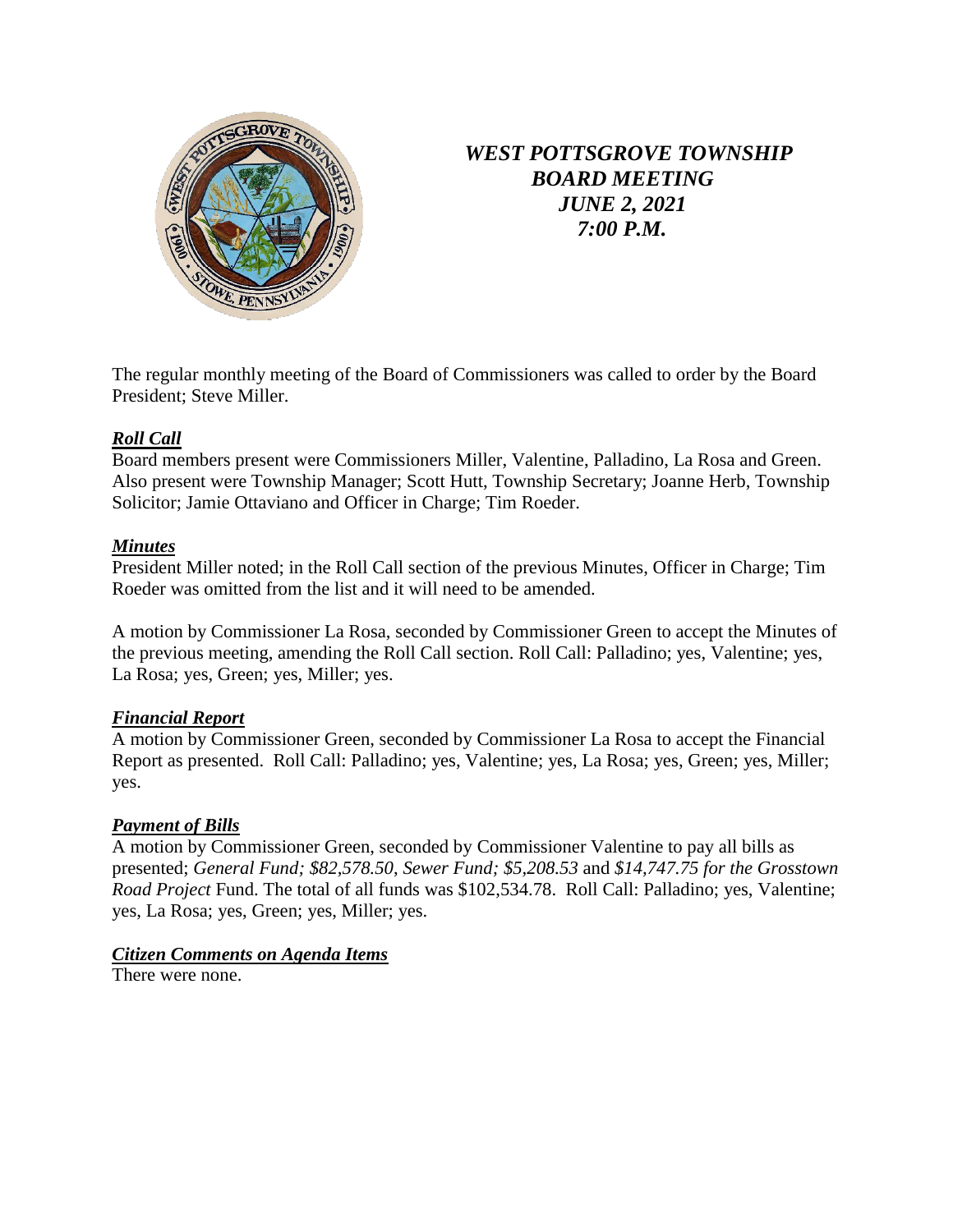# *COMMITTEE REPORTS*

## *MR. PALLADINO; COG, CODE ENFORCEMENT, PUBLIC WORKS*

| Code Enforcement- May 2021  |                            |  |
|-----------------------------|----------------------------|--|
| $Code$ Calls $-2$           | Permits Issued - 9         |  |
| Code Inspections $-2$       | $Hearings - 0$             |  |
| $Code$ Complaints $-2$      | Complaints $Resolved-2$    |  |
| Rental Inspections - 1 Unit | Rental Permits - 1         |  |
| Rental Registrations $-1$   | Notice of Violations $-0$  |  |
| Code Notices $-0$           | Property's Posted $-1$     |  |
| Permit Inspections - 17     | Warrants Served $-0$       |  |
| Site Inspections $-0$       | $Completed \, Permits - 7$ |  |

| <b>Rental Registration Fees - \$</b> | 75.00           |
|--------------------------------------|-----------------|
| <b>Building Permit Fees</b>          | $-$ \$ 2,589.50 |
| <b>Construction Costs</b>            | $-$ \$62,360.00 |

## *MR. VALENTINE; RECREATION, TOWN WATCH, REGIONAL RECREATION Recreation*

Commissioner Valentine commented; Pottsgrove Rec is asking to use the pavilion and field out back, but I don't have dates. Mr. Hutt noted; I have the information on that.

## *MR. GREEN; EMERGENCY MANAGEMENT, RECYCLING, FINANCE Recycling*

Commissioner Green commented; we still have not received last months, or the previous months report. The Township Manager contacted them to try to get the reports and we are still waiting to hear back. I hope that by the July meeting I will have all of them.

# *Finance*

Commissioner Green commented; thanks to the Grosstown Road project and the work that's been done, we will be getting rid of the big blue pump out front and will be saving ourselves \$3,000 a month.

# *MR. LA ROSA; REGIONAL PLANNING, ZONING, PLANNING COMMISSION*

There were no reports.

# *MR. MILLER; POLICE, CIVIL SERVICE, FIRE*

# *Fire*

For the month of May, there were 17 calls in Montgomery County; 8 in West Pottsgrove, 7 in the Pottstown Borough, 1 in Upper Pottsgrove and 1 in Lower Pottsgrove. There was 9 in Berks County; 6 in Douglass Township, 1 in Birdsboro, 1 in Colebrookdale and 1 in Amity Township. There was also 1 call in North Coventry Township.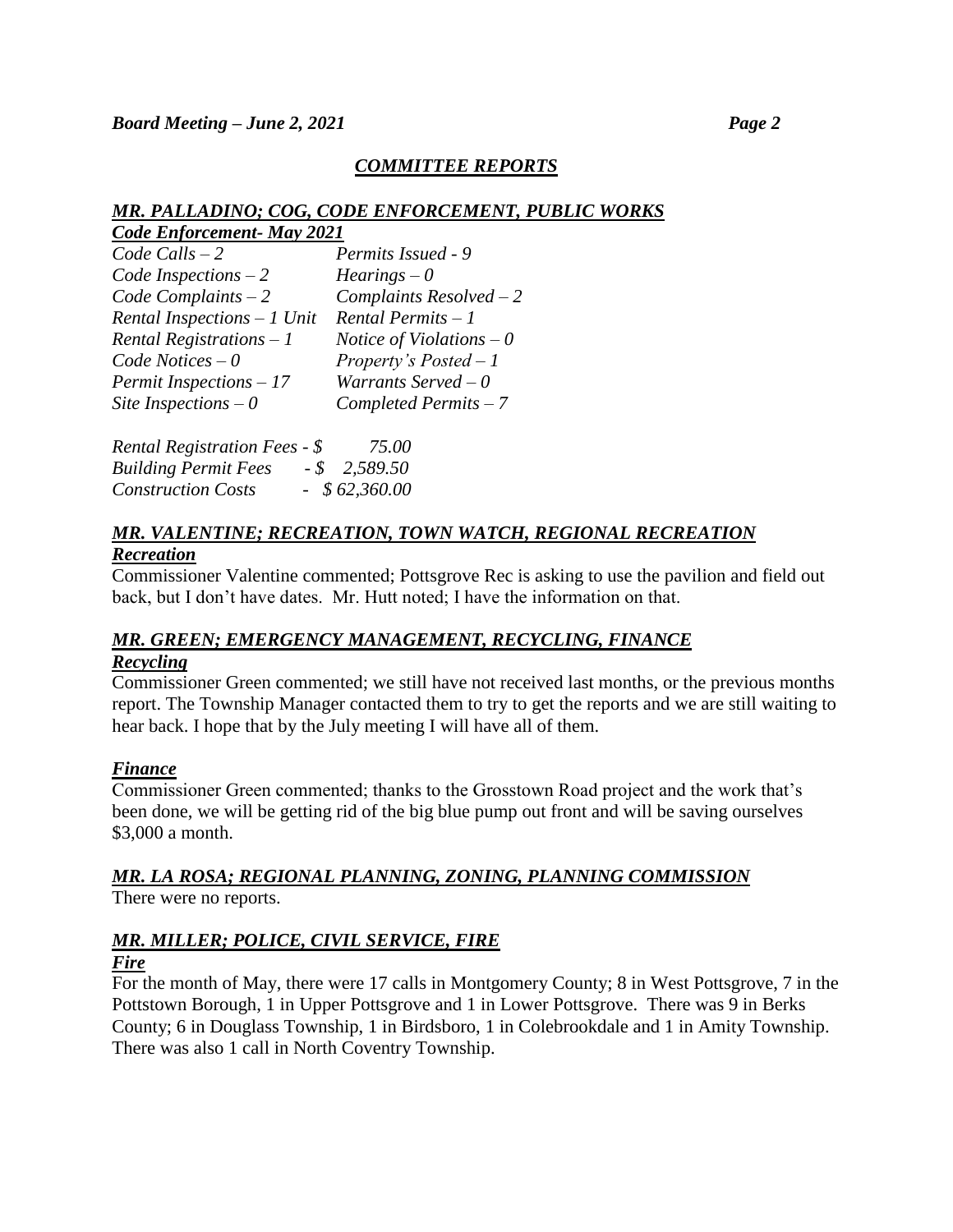## *Fire - Continued*

There was 103 personnel who volunteered their time for a total of 60.9 hours.

# *Civil Service*

President Miller noted; we are giving a Civil Service Exam for the hiring of a new Police Officer. There are two other people on the Board of the Civil Service Commission with me. One of those individuals is Roy Wagner. During the preparation for the exam, I contacted Mr. Wagner several times, left several messages for him to call back, and messages saying it was extremely important for him to call me back; and I never heard anything from Mr. Wagner at that juncture. Subsequently, a few weeks ago I contacted Mr. Wagner and left a message noting; since I haven't heard from him, I asked if he was still interested in serving on the Civil Service Commission and to please contact me so I would know if he's interested because we have some things coming up. But, if he was no longer interested, or could no longer serve for whatever reason; to please contact the Township to put a Letter of Resignation in. Mr. Miller continued; he did not do either one, and it's been over a month since I called initially and got no response. What I would like to do is remove Mr. Wagner from the Civil Service Commission, because we have some upcoming things that we need to have everyone present, and replace him. I did speak to someone that is interested in the position. I would need to have a motion to remove Mr. Wagner, and if I get that, I will then give you the name of the replacement.

A motion by Commissioner La Rosa, seconded by Commissioner Valentine to approve the removal of Mr. Wagner from the Civil Service Commission and replace him with Tara Cifelli. Roll Call: Palladino; yes, Valentine; yes, La Rosa; yes, Green; yes, Miller; yes.

President Miller addressed Officer in Charge; Tim Roeder, with regards to the discussion last meeting, on the truck traffic on Constitution and asked where we stood on that. Officer Roeder stated; I believe that was handled the next day after the meeting. The Township Manager made contact with the company doing the construction and I conducted a vehicle stop of one of the trucks on Constitution, to inform him that he would have to continue his route on Grosstown Road. There were no problems or other reports on that.

# *Police*

#### *Officer in Charge; Tim Roeder's Report*

Total Calls – (May) – 375 *Juvenile Report – May* Total Citations – 15 Total Juvenile Calls – 14 Traffic – 12 Total Juvenile Arrests - 0 Traffic warnings  $-14$  Child Abuse  $-4$ Assist PD -15 Assist Other Agencies – 1  $C$ rimes  $-12$ Investigation  $-40$ 

 $\text{Non-}\text{Traffic} - 3$  Parent/Juvenile Conferences - 2 Assist Ambulance – 30 Referrals to Other Agencies Non-Arrest - 1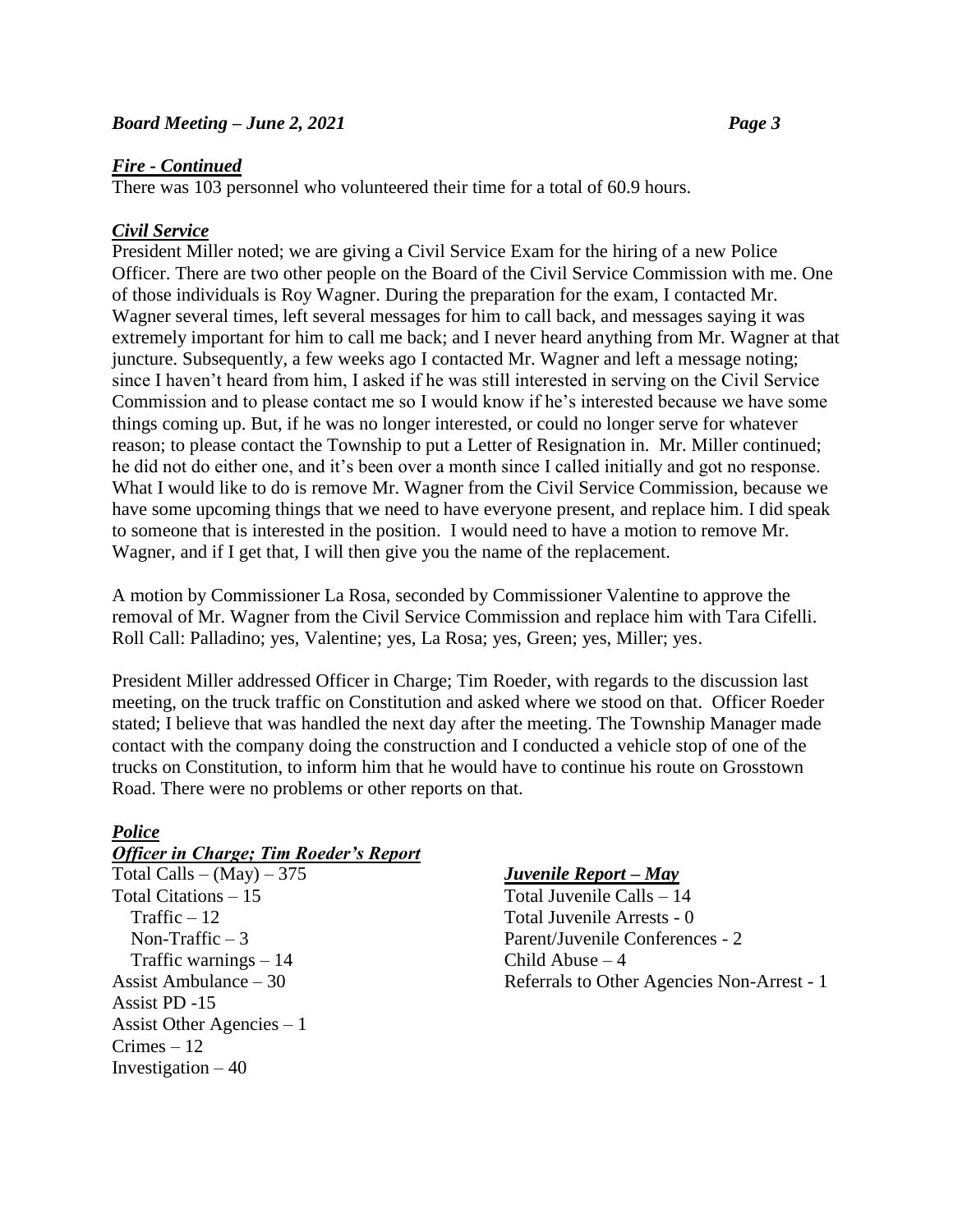# *Office in Charge; Tim Roeder's Report – Continued*

*Mileage – 3,319 Monthly Codes Report – May*  $Citations - 0$  Abandoned Vehicles – 2 Other Code Violations – 8

# *Abandoned Vehicle Report – May*

Vehicles Acted  $On - 2$ Vehicles Removed From Roadway – 2 Vehicles Tagged Abandoned – 2

# *MANAGER'S REPORT*

• The Township Administrative Office received 263 calls this past month. *Public Works:* 

- we are currently working on obtaining a few quotes for the salt shed roof replacement.
- last year we had to postpone our roadway crack sealing, due to budget restrictions. We will move forward with this project in the fall. Liquid Fuels will be utilized for the funding.
- the "No Outlet" sign at Roberts Drive has been installed.

# *Police:*

- the deadline for applications for our entry-level Police Officer exam is June 18, at 4:00 p.m.
- as Mr. Miller stated; revisions to our Physical Agility Test Standards are being presented to our Civil Service Commission to get on the level with current practices.

# *COVID Restrictions:*

 Memorial Day marked honoring those who lost their lives in the service of this country, and it also marked the end of COVID capacity and social distancing restrictions. We are all excited to be on the path for a return to normalcy.

*Property Maintenance*

• this is a general reminder to our residents that property maintenance is something the Township takes very seriously. Please be mindful of routine summer maintenance, grass cutting and things of that nature. If you receive a Notice of Violation for this, you will have 5 days to correct the issue. If this is not obeyed; you will receive a Citation, the property will be maintained and you will be invoiced for those services.

*Township Website* 

 we are continuing to have the poll open on the Township's website to vote for the color of our TREX bench that was previously awarded to the Township for reaching its recyclable plastic goal. The poll will remain open until the middle of July.

*Additional Sanitary Sewer/Municipal Projects*

• School Lane – the County has approved us to keep our Grant while withdrawing the sanitary sewer components of the project. We will still proceed with the CDBG funding to complete the Roadway and Storm Water Improvements.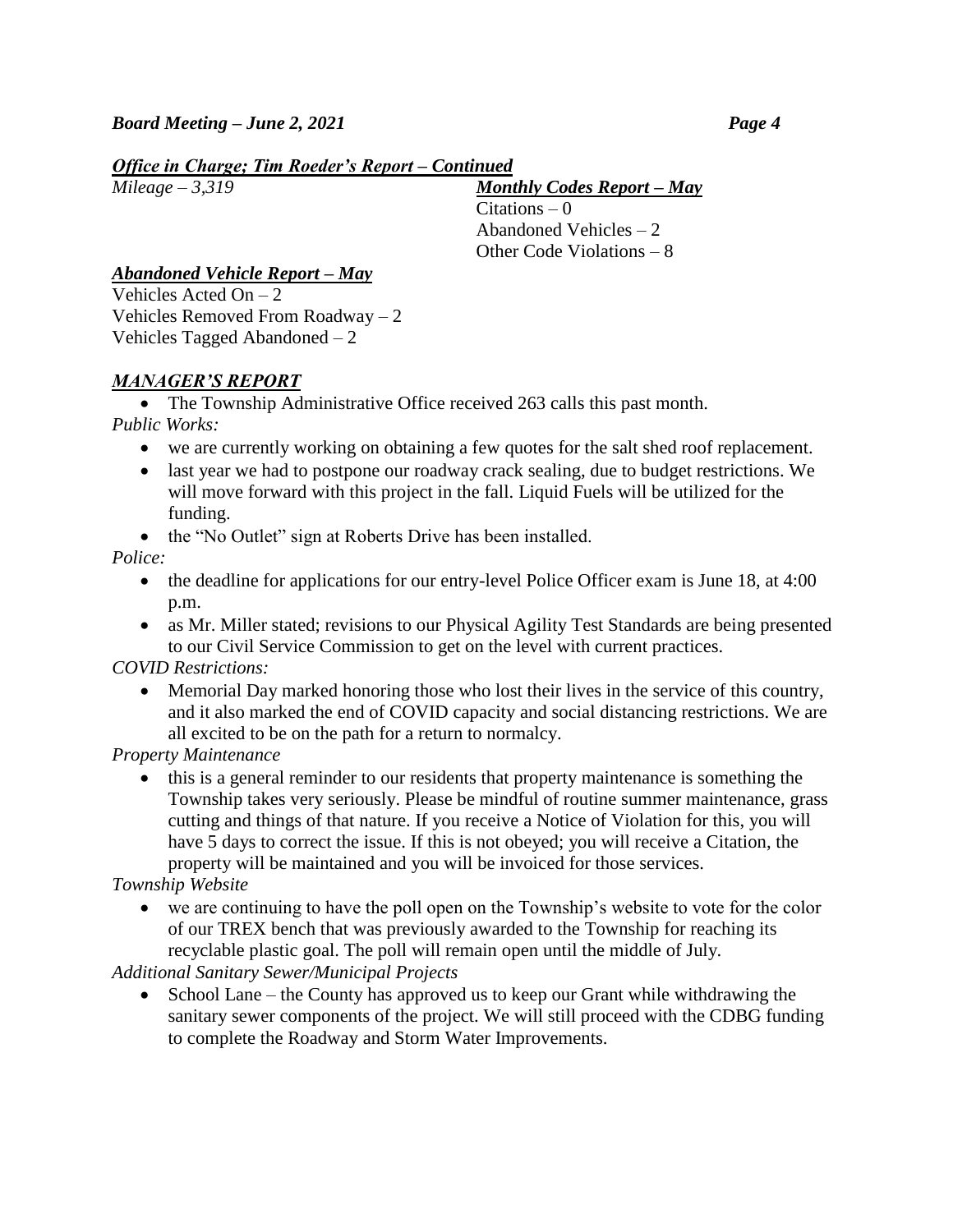# *Board Meeting – June 2, 2021 Page 5*

• Quinter Street – our Engineers have indicated the County Planning Commission has imposed a 45-60 day delay for us to move forward with this project due to HUD requirements. CDBG gets funding from HUD, so they are allowed to dictate certain things. This 45-60 day delay is to conduct an environmental review, because we are increasing the pipe size.

*Conclusion* – even with being forced to abide by a 45-60 day delay, we can complete the projects simultaneously and have temporary paving done on the roads. Early Spring 2022 we could have the final paving done. Even though this is not ideal, I believe a temporary paving on School Lane would be a huge improvement, as compared to what is out there.

# *SOLICITOR'S REPORT*

The following is my report of the tasks that I performed as Solicitor for West Pottsgrove Township since the Board of Commissioner last, regularly scheduled meeting on May 5, 2021, and up to and including June 2, 2021:

Solicitor Ottaviano noted; looking at the Agenda, I see one item under Old Business and one under New Business, so I will defer to discuss those items at that time.

- 1. Review materials from Insurance Adjuster, re: Fire Escrow for 516 W. Vine Street.
- 2. Prepare Draft of Use and Occupancy Ordinance.
- 3. Review Verizon renewal notice.
- 4. Draft letter to Terry at CDBG confirming Township is responsible for expenses for projects and not the dissolved Municipal Authority.
- 5. Review Portnoff Law Contract, Resolution and Ordinance.
- 6. Review proposed Senate Bill, re: Transparency in the permitting process.
- 7. Review Docket for Lien against 122 Lemon Street (Warnell).

# *OLD BUSINESS*

# *Portnoff Law Associates*

Mr. Hutt reported; at our May Workshop Meeting we had Kevin Buraks, from Portnoff Law Associates give a presentation on what retaining this firm could do as far as collecting outstanding debts. Tonight we are presenting to the Board, copies of a Fee Shifting Ordinance and the Tax Claim Bureau Resolution, in addition to the contract with the Township for services. Upon further review, Property Maintenance/Abatement of Nuisance Claims are collectible under the MCTLA. We are also looking into whether Rental Inspection Fees fall under this fee-shifting umbrella. This contract with Portnoff would expire on December 31, 2023.

Solicitor Ottavianio further commented; I have reviewed the documents that Portnoff provided to Scott, who forwarded them to me. If this Board should choose to move forward with Portnoff there would be three documents the Board would have to take into consideration; a Board Resolution that the Board would have to adopt to direct Montgomery County Tax Claim Bureau to not collect any delinquent Real Estate Taxes, which would put the Tax Claim Bureau on notice that we would be switching from them to Portnoff.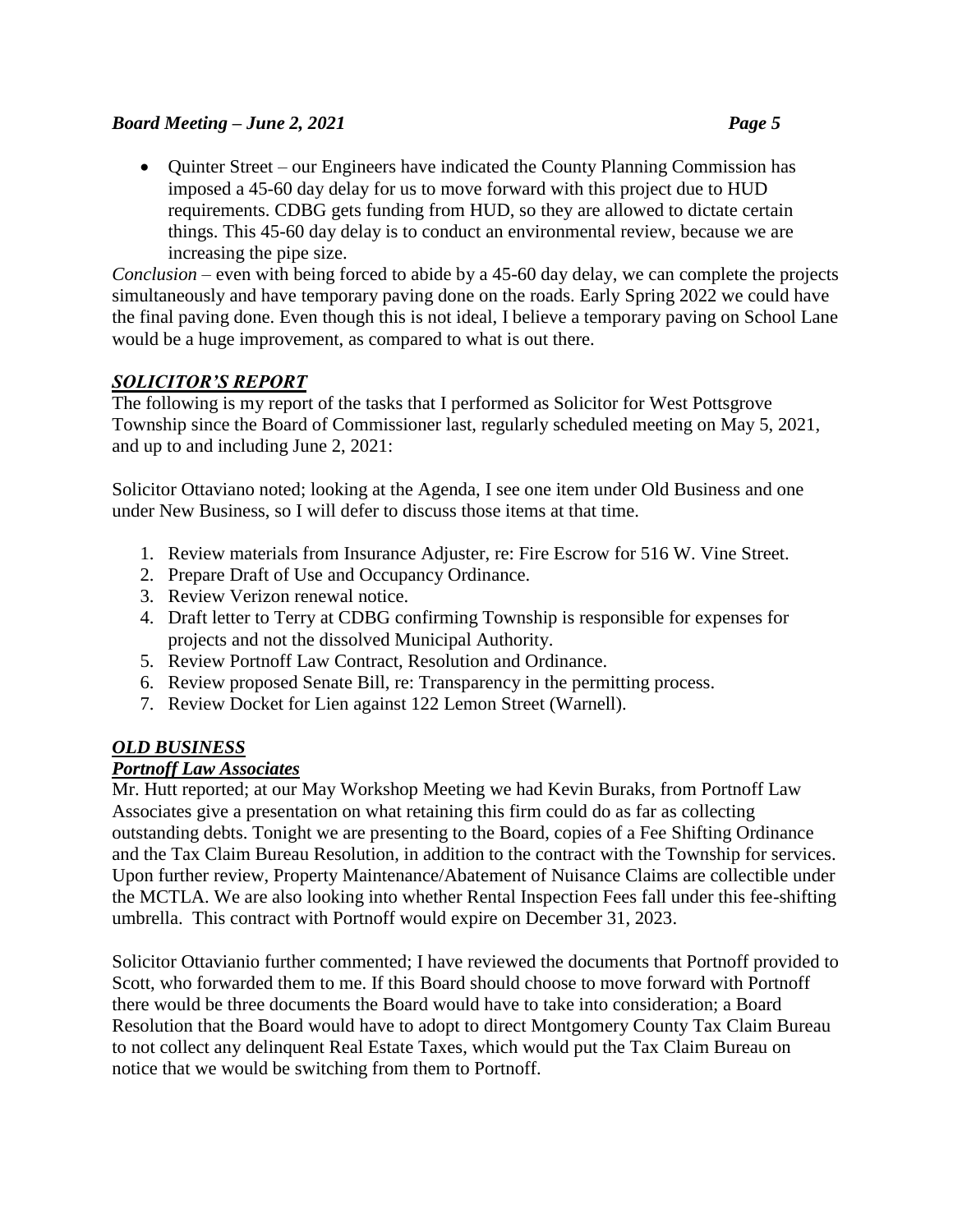#### *Board Meeting – June 2, 2021 Page 6*

The other would be a new Ordinance that Portnoff is requiring us to advertise and adopt. Included in that Ordinance is the fee structure that Portnoff would be charging, as well as outlining some collection procedures, which follow PA Laws. The last would be the Agreement itself, which Scott has mentioned would be for approximately 2 l/2 years, expiring on December 31, 2023. This Agreement will also outline the fee structure. Solicitor Ottaviano stated; I do want this Board to understand; I know there have been some mixed signals from the gentleman that was here last month; Portnoff will charge the Township for their tasks, which per PA Law, that charge will be shifted to the other party/resident. Whether or not the Township actually recovers that fee is dependent or not on whether or not that resident actually satisfies that lien. Solicitor Ottaviano noted; there was a person that was transferring his property and carried a lien since 2009, which means the Township has not collected on that however; interest does accrue, as well as any fees this Township would pay Portnoff.

Commissioner Green commented; so the fees they initially charge us; how do we collect them. Solicitor Ottaviano stated; the way I read the agreement is we will pay Portnoff and then recovery of that is when it's satisfied by the resident. Commissioner Green stated; I'm looking at this fee schedule and it's quite a bit of money. Vice President Palladino noted; look back at the Grainger property; how much money did we lose. Commissioner Valentine asked; say the bank holds the note; they get the money first and we still might not get our money, correct? Solicitor Ottaviano stated; correct, adding; the taxpayer has a few outs, including bankruptcy and that doesn't mean they will automatically pay. I also want this Board to understand, if you decide to not go with Portnoff, it doesn't mean that work doesn't get completed, adding; since I've been Solicitor and Solicitor's before me, have completed this work on behalf of the Township. All of the fees are shifted to the delinquent taxpayer, but the question then becomes, whether you will recover it.

Commissioner Green made a motion to not proceed with the offer by Portnoff, seconded by Vice President Palladino. Roll Call: Palladino; yes, Valentine; yes, La Rosa; yes, Green; yes, Miller; yes.

#### *Update on Grosstown Road Sanitary Sewer Project*

Mr. Hutt reported; our flow reports came back very positive over the last weekend with the multiple rain events occurring during that period. We are now in the process, as Commissioner Green mentioned, of removing the secondary pump outside of the Pump Station. We are awaiting costs for the ADA Ramps prior to the final paving. As discussed; we are not to exceed \$20,000, and Liquid Fuel will be used for funding. We need the ramps installed before that is complete. The Township also recently reached out to PECO regarding the installation of a new pole outside the Township building, due to its poor condition and monies being spent on ADA Ramps at that location. They are looking into the issue. We are still reviewing the main line videos and awaiting lateral videos.

#### *Update on Acorn Way and Edgewood Drive Sanitary Sewer Project*

Mr. Hutt reported; we are currently scheduling pressure tests, vacuum tests and flushing the system.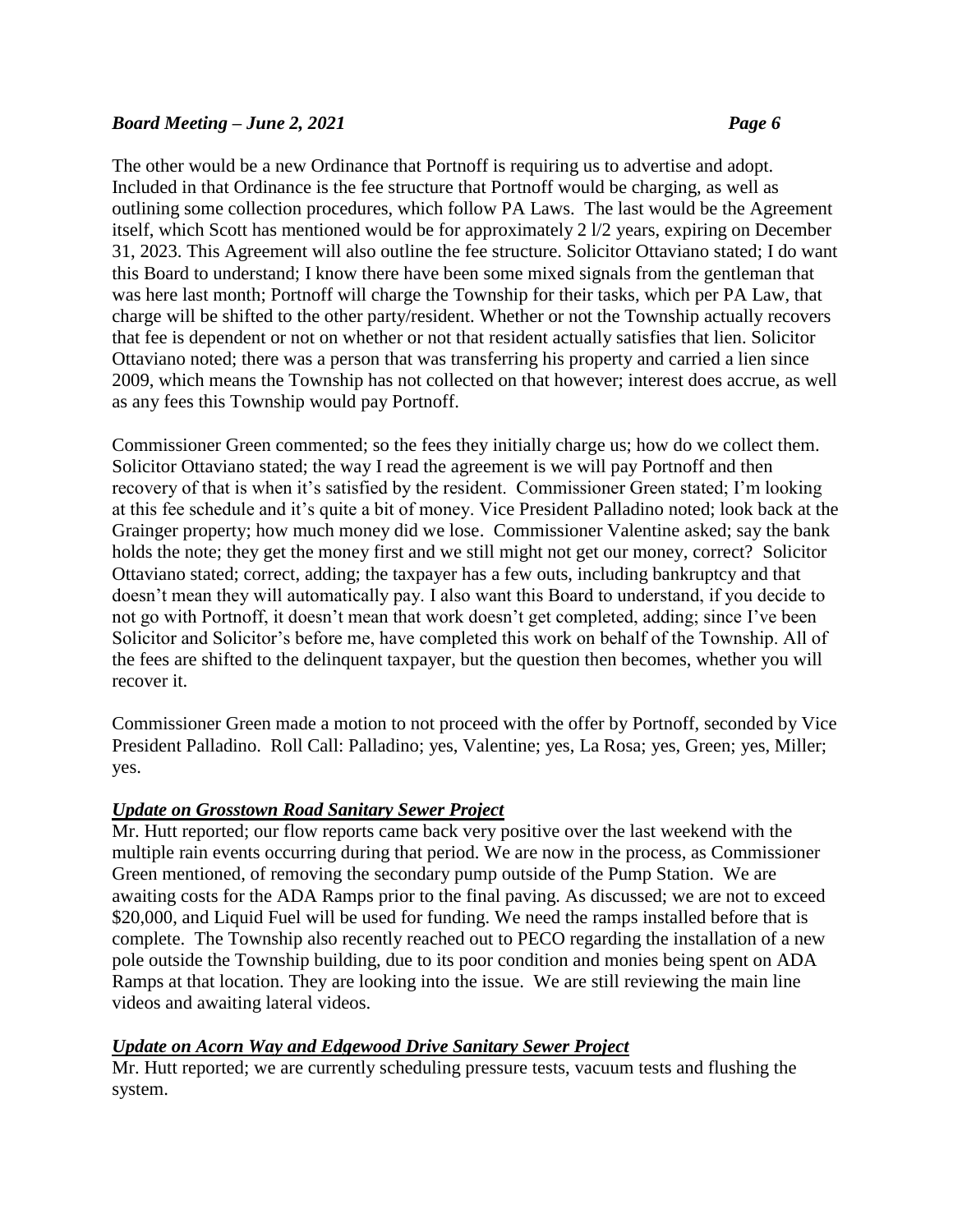## *NEW BUSINESS*

## *Use & Occupancy Ordinance*

Solicitor Ottaviano stated; I provided a Draft Ordinance for the Township to implement procedures for reviewing applications for Use and Occupancy permits. This is certainly not something new within the Municipality and our area. The purpose for the Ordinance is to be sure properties within the Township are code compliant. What would trigger that would be a sale of a property, or if it is a rental; the lease of the property to another tenant. The burden would be on the seller or landlord to apply to this Township within approximately 30 days, having codes go out and make sure the property is compliant. If the property is compliant, then the Use and Occupancy Certificate would be issued and we have no issues. If the property is not compliant, there would be a list provided to the seller to bring the property up to code prior to the sale.

This Ordinance is as straight and forward as I could make it, which I figured would be the best, considering the Township does not have any Ordinance currently, for Use and Occupancy. If this Board agrees, and I apologize for the formatting errors, which have been addressed and corrected, if the Board would like to move forward, I would need a vote get the Ordinance advertised this for adoption at the Workshop Meeting. In addition to that, Scott and I would be working with our Code Enforcement and possibly draft an application. Once this Ordinance is adopted, we will have to come up with a Resolution as far as a fee structure for the application. Chris Galloway, Public Works Director asked if there was a time frame to get a rental inspected. Solicitor Ottaviano stated; yes. You have to have something that triggers it and the burden would be on the landlord to update the Township.

A motion by Commissioner Green, seconded by Vice President Palladino to approve proceeding with the advertisement of this Ordinance. Roll Call: Palladino; yes, Valentine; yes, La Rosa; yes, Green; yes, Miller; yes.

#### *Purchase of 2021 Ford Explorer*

Mr. Hutt stated; we are looking for approval to purchase a new 2021 Ford Explorer, in the amount of \$30,800. We will then coordinate with TRM for interior lights and radio installation costs. This vehicle will be utilized within our Police Department for the new Chief of Police. For now, further discussion regarding the hire of a new Chief will be regarded as personnel and take place during Executive Session.

A motion by Vice President Palladino, seconded by Commissioner Valentine to approve the purchase of a new 2021 Ford Explorer in the amount of \$30,800, for the new Chief of Police. Roll Call: Palladino; yes, Valentine; yes, La Rosa; yes, Green; yes, Miller; yes.

# *CITIZEN'S COMMENTS*

There was none.